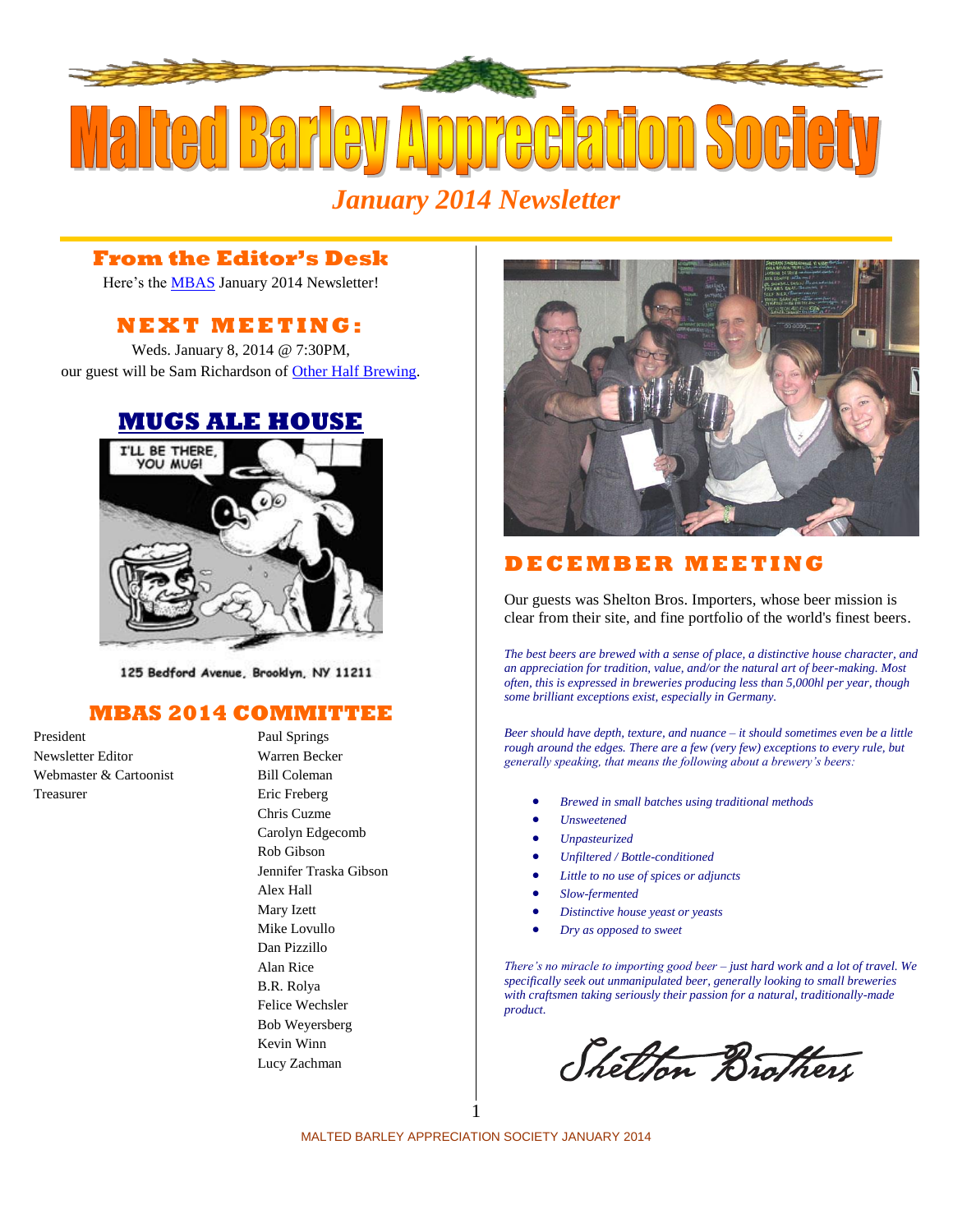

We celebrated in style at our annual holiday meeting tradition with Shelton Brothers Importers, represented by Joel Shelton, Jim Barnes and B.R. Rolya and Bob Weyersberg, Presidents Emeritus of this club. They generously shared these tasty Holiday bottles (per the links below), from their fine portfolio of breweries.

- 1. [Ridgeway Bad Elf](http://www.sheltonbrothers.com/beers/bad-elf/)
- 2. [Weissenohe Monk's Christkindl](http://www.sheltonbrothers.com/beers/weissenohe-monks-christkindl/)
- 3. [Mahr's Christmas Bock](http://www.sheltonbrothers.com/beers/mahrs-christmas-bock/)
- 4. [La Choulette Noël](http://www.sheltonbrothers.com/beers/la-choulette-noel/)
- 5. [Kerkom Bink Winter King](http://www.sheltonbrothers.com/beers/bink-winter-king/)
- 6. [Géants Noël des Géants](http://www.sheltonbrothers.com/beers/geants-noel-des-geants/)
- 7. [De Ranke Père Noël](http://www.sheltonbrothers.com/beers/de-ranke-pere-noel/)
- 8. [Cervesera del Montseny Hivernale](http://www.sheltonbrothers.com/beers/cervesera-del-montseny-hivernale/)
- 9. [To Øl Snowball Saison](http://www.sheltonbrothers.com/beers/snowball-saison/)
- 10. [Weissenohe Gruitbiere](http://www.klosterbrauerei-weissenohe.de/)
- 11. [Ridgeway Criminally Bad Elf](http://www.sheltonbrothers.com/beers/criminally-bad-elf/)
- 12. [Adnams Tally-Ho \(Reserve\)](http://www.sheltonbrothers.com/beers/tally-ho-reserve/)
- 13. [Mikkeller Santa's Little Helper](http://www.sheltonbrothers.com/beers/mikkeller-santas-little-helper-2/)
- 14. [To Øl Shameless Santa](http://www.sheltonbrothers.com/beers/to-ol-shameless-santa/)
- 15. [Nøgne Ø Winter Ale](http://www.sheltonbrothers.com/beers/nogne-o-winter-ale/)
- 16. [Dieu du Ciel! Solstice d'Hiver](http://www.sheltonbrothers.com/beers/dieu-du-ciel-solstice-dhiver/)







#### **H O M E B R E W I N G C OMP E T I I O N S :**



# **N Y C E V E N TS C ALE N D A R S:** BEERMENU









Beer Hear! is a weekly blog on beer, beer culture & the beer commuity. The program is podcast on WFMU.

(http://wfmu.org/playlists/BV)<br>Join us as we sample interesting beers, talk to leaders in the brewing community, and have some fun!

Beer Hear! is hosted by Bob & B.R., homebrewers,<br>beer judges, and all around beer lovers.



MALTED BARLEY APPRECIATION SOCIETY JANUARY 2014